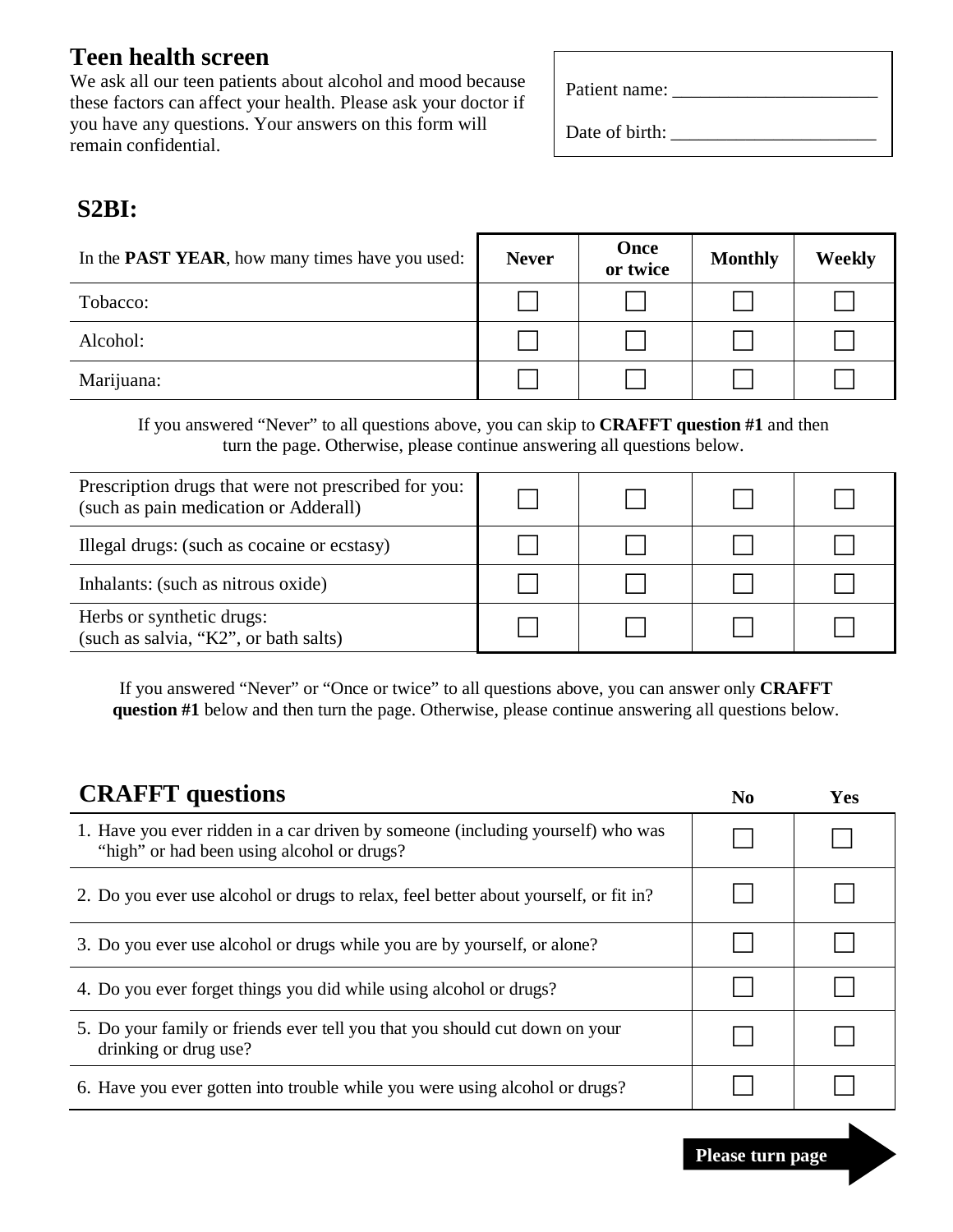# **PHQ-9 Modified for Teens:**

How often have you been bothered by each of the following symptoms during the past TWO WEEKS?

- 1. Little interest or pleasure in doing things?
- 2. Feeling down, depressed, irritable, or hopeless?

| Not at<br>all | Several<br>days | More<br>than half<br>the days | Nearly<br>every<br>day |
|---------------|-----------------|-------------------------------|------------------------|
|               |                 |                               |                        |
|               |                 |                               |                        |

If you answered "Not at all" to both questions above, you are finished answering questions. Otherwise, please continue answering all the questions below.

| 3. Trouble falling asleep, staying asleep, or sleeping too much?                                                                                                              |          |                               |   |
|-------------------------------------------------------------------------------------------------------------------------------------------------------------------------------|----------|-------------------------------|---|
| 4. Feeling tired, or having little energy?                                                                                                                                    |          |                               |   |
| 5. Poor appetite, weight loss, or overeating?                                                                                                                                 |          |                               |   |
| 6. Feeling bad about yourself $-$ or feeling that you are a failure,<br>or that you have let yourself or your family down?                                                    |          |                               |   |
| 7. Trouble concentrating on things like school work, reading,<br>or watching TV?                                                                                              |          |                               |   |
| 8. Moving or speaking so slowly that other people could have<br>noticed? Or the opposite – being so fidgety or restless that<br>you were moving around a lot more than usual? |          |                               |   |
| 9. Thoughts that you would be better off dead, or of hurting<br>yourself in some way?                                                                                         |          |                               |   |
|                                                                                                                                                                               | $\left($ | $\mathfrak{D}_{\mathfrak{p}}$ | 3 |

| In the <b>PAST YEAR</b> , have you felt depressed or sad most days, even if you<br>felt okay sometimes?                                                                                     | $\Box$ Yes  | N <sub>0</sub> |
|---------------------------------------------------------------------------------------------------------------------------------------------------------------------------------------------|-------------|----------------|
| If you are experiencing any of the problems on this form, how difficult have these problems made it for<br>you to do your work, take care of things at home or get along with other people? |             |                |
| $\Box$ Not difficult at all $\Box$ Somewhat difficult<br>$\Box$ Very difficult<br>$\Box$ Extremely difficult                                                                                |             |                |
| Has there been a time in the past month when you have had serious thoughts<br>about ending your life?                                                                                       | $\Box$ Yes  |                |
| Have you EVER, in your WHOLE LIFE, tried to kill yourself or made a<br>suicide attempt?                                                                                                     | $\vert$ Yes |                |

*Modified with permission by the GLAD-PC team from the PHQ-9 (Spitzer, Williams, & Kroenke, 1999), Revised PHQ-A (Johnson, 2002), and the CDS (DISC Development Group, 2000)*